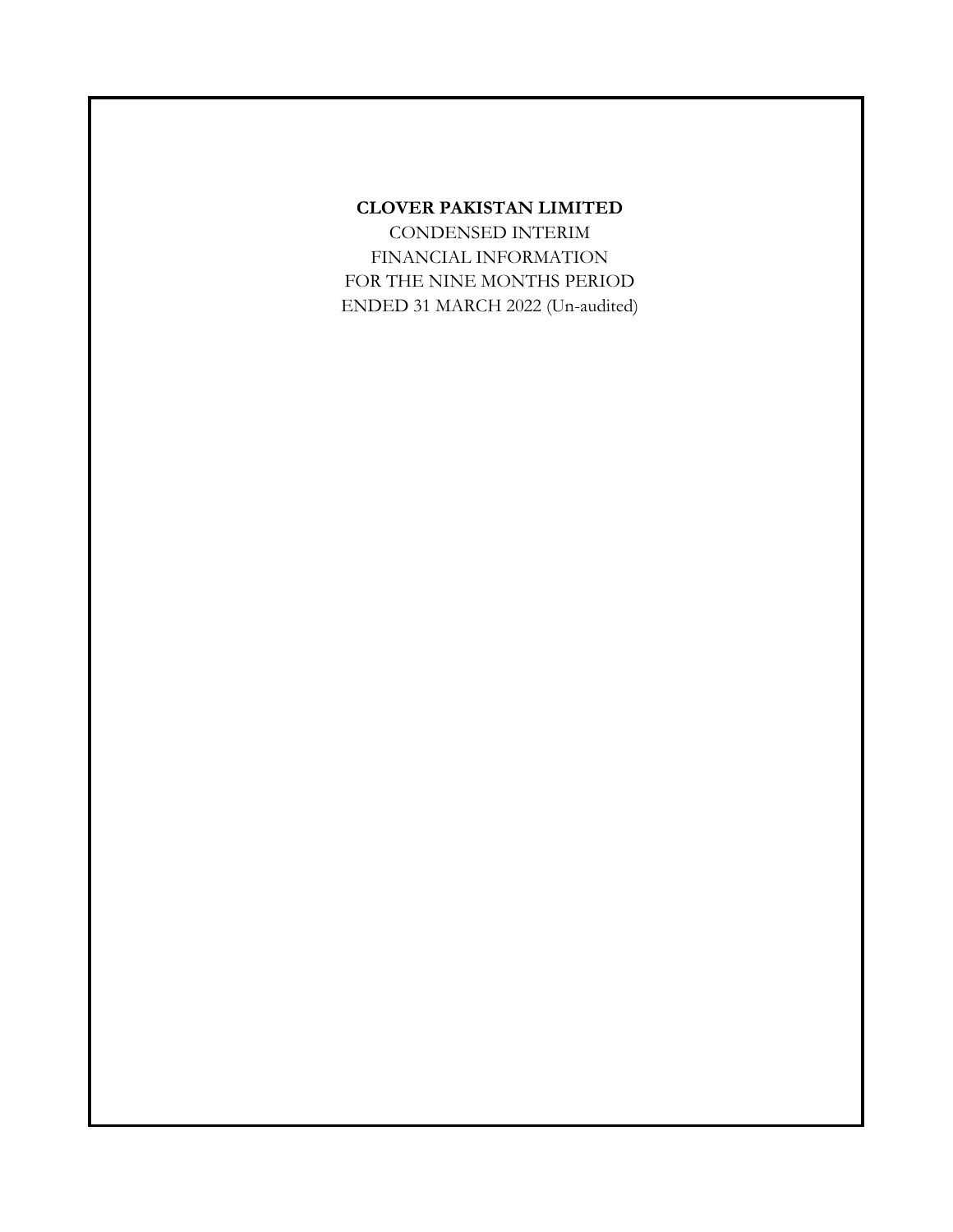# **CLOVER PAKISTAN LIMITED CONDENSED INTERIM STATEMENT OF FINANCIAL POSITION AS AT MARCH 31, 2022**

|                                                                                             |              | (Un-Audited)<br>Mar 31,<br>2022 | (Audited)<br>June 30,<br>2021 |
|---------------------------------------------------------------------------------------------|--------------|---------------------------------|-------------------------------|
|                                                                                             | <b>Notes</b> | ------Rupees in '000-----       |                               |
| <b>ASSETS</b>                                                                               |              |                                 |                               |
| <b>Non-current assets</b>                                                                   |              |                                 |                               |
| Property and equipment                                                                      | 7            | 16,278                          | 16,883                        |
| Intangible assets                                                                           | 8            | 188                             | 224                           |
| Long term deposits                                                                          |              | 2,445                           | 1,210                         |
| Deferred tax asset                                                                          | 9            | 4,349                           | 4,349                         |
| Total non - current assets                                                                  |              | 23,260                          | 22,666                        |
| <b>Current assets</b>                                                                       |              |                                 |                               |
| Stock-in-trade                                                                              |              | 104,236                         | 142,021                       |
| Trade debts                                                                                 | 10           | 27,015                          | 43,272                        |
| Loans and advances                                                                          | 11           | 10,072                          | 28,723                        |
| Trade deposits and short term prepayments                                                   | 12           | 1,715                           | 3,720                         |
| Other receivables                                                                           | 13           | 21,432                          | 21,334                        |
| Taxation - net                                                                              |              | 34,918                          | 36,589                        |
| Sales Tax Receivable - net                                                                  |              |                                 | 434                           |
| Cash and bank balances                                                                      | 14           | 6,310                           | 7,046                         |
| Total current assets                                                                        |              | 205,698                         | 283,139                       |
| <b>Total</b> assets                                                                         |              | 228,958                         | 305,805                       |
| SHAREHOLDERS' EQUITY AND LIABILITIES                                                        |              |                                 |                               |
| Share Capital & Reserves                                                                    |              |                                 |                               |
| Authorized capital<br>40,000,000 (June 30, 2021: 40,000,000) ordinary shares of Rs. 10 each |              | 400,000                         | 400,000                       |
| Issued, subscribed and paid-up share capital                                                | 15           | 311,431                         | 311,431                       |
| Reserves                                                                                    |              | (116, 015)                      | (44, 282)                     |
| Total shareholders' equity                                                                  |              | 195,416                         | 267,149                       |
| Non-current liabilities                                                                     |              |                                 |                               |
| Deferred liabilities                                                                        |              |                                 |                               |
| <b>Current liabilities</b>                                                                  |              |                                 |                               |
| Trade and other payables                                                                    | 16           | 28,728                          | 34,488                        |
| Advance from customers                                                                      |              | 878                             | 232                           |
| Unclaimed dividend                                                                          |              | 3,936                           | 3,936                         |
| Total current liabilities                                                                   |              | 33,542                          | 38,656                        |
| <b>Total liabilities</b>                                                                    |              | 33,542                          | 38,656                        |
| Total equity and liabilities                                                                |              | 228,958                         | 305,805                       |
| Contingencies and commitments                                                               | 17           |                                 |                               |

The annexed notes from 1 to 24 form an integral part of these condense interim financial statements.

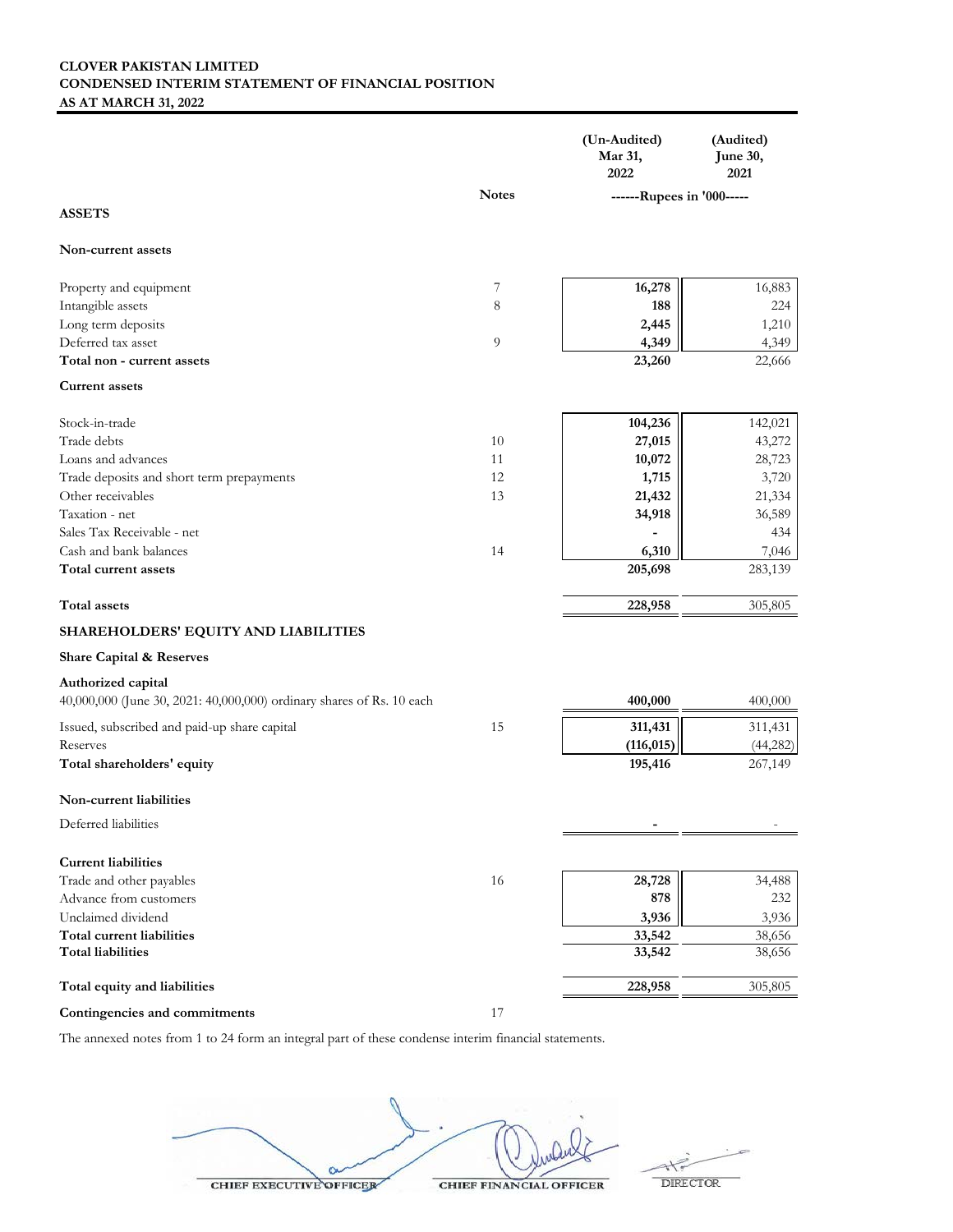# **CLOVER PAKISTAN LIMITED CONDENSED INTERIM STATEMENT OF PROFIT OR LOSS (UN-AUDITED) FOR THE NINE MONTHS PERIOD ENDED MARCH 31, 2022**

|                                               |              | Nine months period ended |                             | Three months period ended |                 |
|-----------------------------------------------|--------------|--------------------------|-----------------------------|---------------------------|-----------------|
|                                               |              | Mar 31,<br>2022          | Mar 31,<br>2021             | Mar 31,<br>2022           | Mar 31,<br>2021 |
|                                               | <b>Notes</b> |                          | ------Rupees in '000-----   |                           |                 |
| Revenue - net                                 | 18           | 81,293                   | 348,886                     | 21,676                    | 131,785         |
| Cost of sales                                 | 19           | (65, 846)                | (326, 614)                  | (17, 967)                 | (99,006)        |
| Gross profit                                  |              | 15,447                   | 22,272                      | 3,709                     | 32,779          |
| Administration & Selling expenses             |              | (83, 359)                | (115, 190)                  | (24, 647)                 | (28, 744)       |
| <b>Operating loss</b>                         |              | (67, 912)                | (92, 918)                   | (20, 938)                 | 4,035           |
| Finance cost                                  |              | (635)                    | (149)                       | (47)                      | (3)             |
| Other charges                                 |              | (2,004)                  | (602)                       | (2,004)                   | (80)            |
| Other income                                  |              | 37                       | 1,309                       | 21                        | 768             |
| Loss before taxation                          |              | (70, 514)                | (92, 360)                   | (22, 968)                 | 4,720           |
| Taxation                                      |              | (1,219)                  | (5,233)                     | (402)                     | (1, 976)        |
| Loss profit for the period                    |              | (71, 733)                | (97, 593)                   | (23, 370)                 | 2,744           |
|                                               |              |                          | -----------Rupees --------- |                           |                 |
| (Loss)/Earnings per share - basic and diluted | $20\,$       | (2.30)                   | (3.13)                      | (0.75)                    | 0.09            |

The annexed notes from 1 to 24 form an integral part of these condense interim financial statements.

CHIEF EXECUTIVE OFFICER **CHIEF FINANCIAL OFFICER** 

DIRECTOR.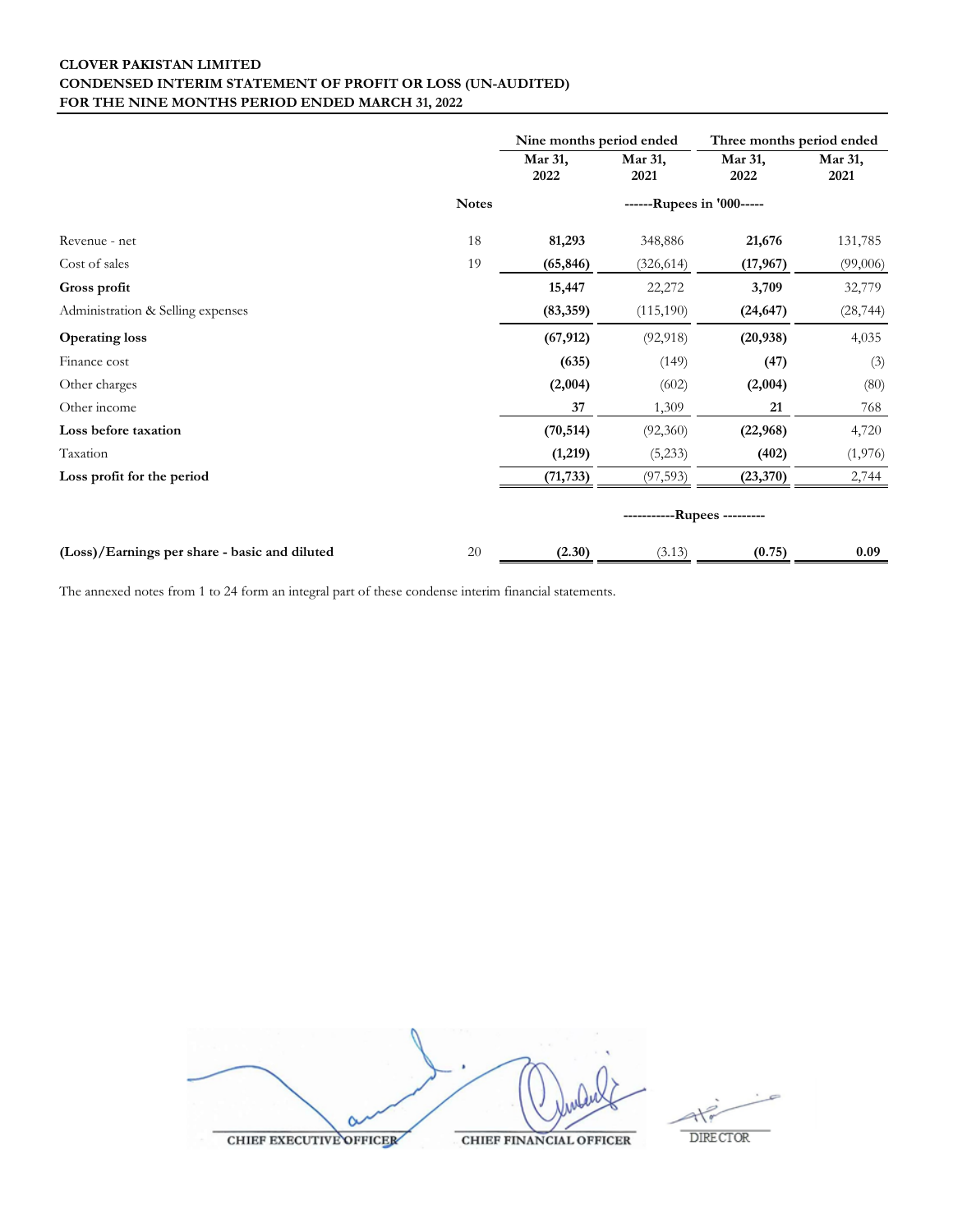# **CLOVER PAKISTAN LIMITED CONDENSED INTERIM STATEMENT OF COMPREHENSIVE INCOME (UN-AUDITED) FOR THE NINE MONTHS PERIOD ENDED MARCH 31, 2022**

|                                                                                         | Nine months period ended |                           |                 | Three months period ended |
|-----------------------------------------------------------------------------------------|--------------------------|---------------------------|-----------------|---------------------------|
|                                                                                         | Mar 31,<br>2022          | Mar 31,<br>2021           | Mar 31,<br>2022 | Mar 31,<br>2021           |
|                                                                                         |                          | -----Rupees in '000'----- |                 |                           |
| Loss for the period                                                                     | (71, 733)                | (97, 593)                 | (23,370)        | 2,744                     |
| Other comprehensive income                                                              |                          |                           |                 |                           |
| Items that may be reclassified to<br>statement of profit or loss subsequent period      | $\blacksquare$           | -                         |                 |                           |
| Items that will not be reclassified to<br>statement of profit or loss subsequent period | $\overline{\phantom{0}}$ |                           |                 |                           |
|                                                                                         |                          |                           |                 |                           |
| Total comprehensive loss                                                                | (71, 733)                | (97, 593)                 | (23,370)        | 2,744                     |

The annexed notes from 1 to 24 form an integral part of these condense interim financial statements.



**CHIEF FINANCIAL OFFICER** 

**DIRECTOR**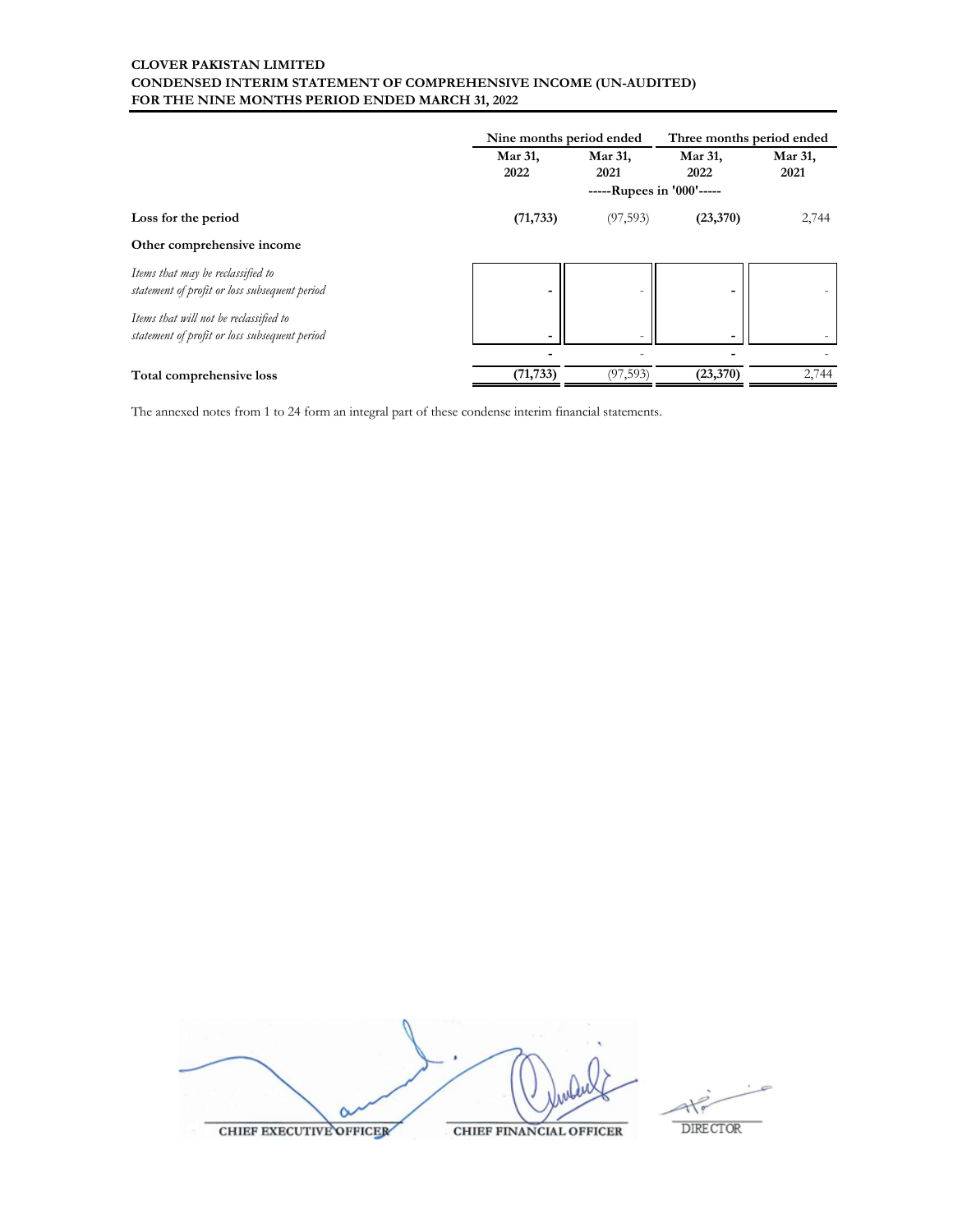### **CLOVER PAKISTAN LIMITED CONDENSED INTERIM STATEMENT OF CASH FLOWS (UN-AUDITED) FOR THE NINE MONTHS PERIOD ENDED MARCH 31, 2022**

|                                                          |             |                | Nine months period ended |  |
|----------------------------------------------------------|-------------|----------------|--------------------------|--|
|                                                          | <b>Note</b> | Mar 31,        | Mar 31,                  |  |
| <b>CASH FLOWS FROM OPERATING ACTIVITIES</b>              |             | 2022           | 2021                     |  |
| (Loss)/profit before taxation                            |             | (70, 514)      | (92,360)                 |  |
| Adjustments for:                                         |             |                |                          |  |
| Depreciation                                             |             | 5,892          | 5,938                    |  |
| Amortization                                             |             | 36             | 36                       |  |
| Gain on sales of short term investment                   |             |                | (520)                    |  |
| Profit on bank deposits                                  |             |                | (23)                     |  |
| Net realised & unrealised gain on revaluation            |             |                | 602                      |  |
| Finance cost                                             |             | 635            | 149                      |  |
|                                                          |             | 6,563          | 6,182                    |  |
| Operating (loss)/profit before working capital changes   |             | (63, 951)      | (86, 178)                |  |
| (Increase)/decrease in current assets                    |             |                |                          |  |
| Long term Deposit                                        |             | (1,235)        |                          |  |
| Stock in trade                                           |             | 37,785         | 151,936                  |  |
| Trade debts                                              |             | 16,257         | (259)                    |  |
| Loan and advances                                        |             | 18,651         | (72, 451)                |  |
| Trade deposits and short term prepayments                |             | 2,005          | 11,374                   |  |
| Other receivables                                        |             | (98)           | 585                      |  |
|                                                          |             | 73,365         | 91,185                   |  |
| Increase/(decrease) in current liabilities               |             |                |                          |  |
| Trade and other payables                                 |             | (5,760)        | (2,646)                  |  |
| Payable to retirement fund                               |             |                |                          |  |
| Advance from customers                                   |             | 646            | (13)                     |  |
| Sales tax payable- net                                   |             | 434            | 3,693                    |  |
|                                                          |             | (4,680)        | 1,034                    |  |
| Net cash generated from operations                       |             | 4,734          | 6,041                    |  |
| Finance cost paid                                        |             | (635)          | (149)                    |  |
| Income tax paid                                          |             | 452            | (7, 116)                 |  |
| Payment to outgoing employee - gratuity fund             |             |                | (9,918)                  |  |
|                                                          |             | (183)          | (17, 183)                |  |
| Net cash generated from operating activities             |             | 4,551          | (11, 142)                |  |
|                                                          |             |                |                          |  |
| <b>CASH FLOWS FROM INVESTING ACTIVITIES</b>              |             |                |                          |  |
| Additions in property and equipment                      |             | (5,287)        | (348)                    |  |
| Interest received                                        |             |                | 23                       |  |
| Proceeds from short term investment                      |             |                | 8,300                    |  |
| Long term deposit received                               |             |                | 2,944                    |  |
| Net cash generated from / (used in) investing activities |             | (5,287)        | 10,919                   |  |
| <b>CASH FLOWS FROM FINANCING ACTIVITIES</b>              |             |                |                          |  |
| Dividend paid                                            |             | ٠              |                          |  |
| Repayment of lease liability                             |             |                |                          |  |
| Net cash used in financing activities                    |             | $\blacksquare$ | $\overline{\phantom{a}}$ |  |
| Net (decrease)/increase in cash and cash equivalents     |             | (736)          | (223)                    |  |
| Cash and cash equivalents at the beginning of the period |             | 7,046          | 6,763                    |  |
| Cash and cash equivalents at the end of the period       | 14          | 6,310          | 6,540                    |  |

The annexed notes from 1 to 24 form an integral part of these condense interim financial statements.

 $\circ$ 

CHIEF EXECUTIVE OFFICER

**CHIEF FINANCIAL OFFICER** 

to **DIRECTOR**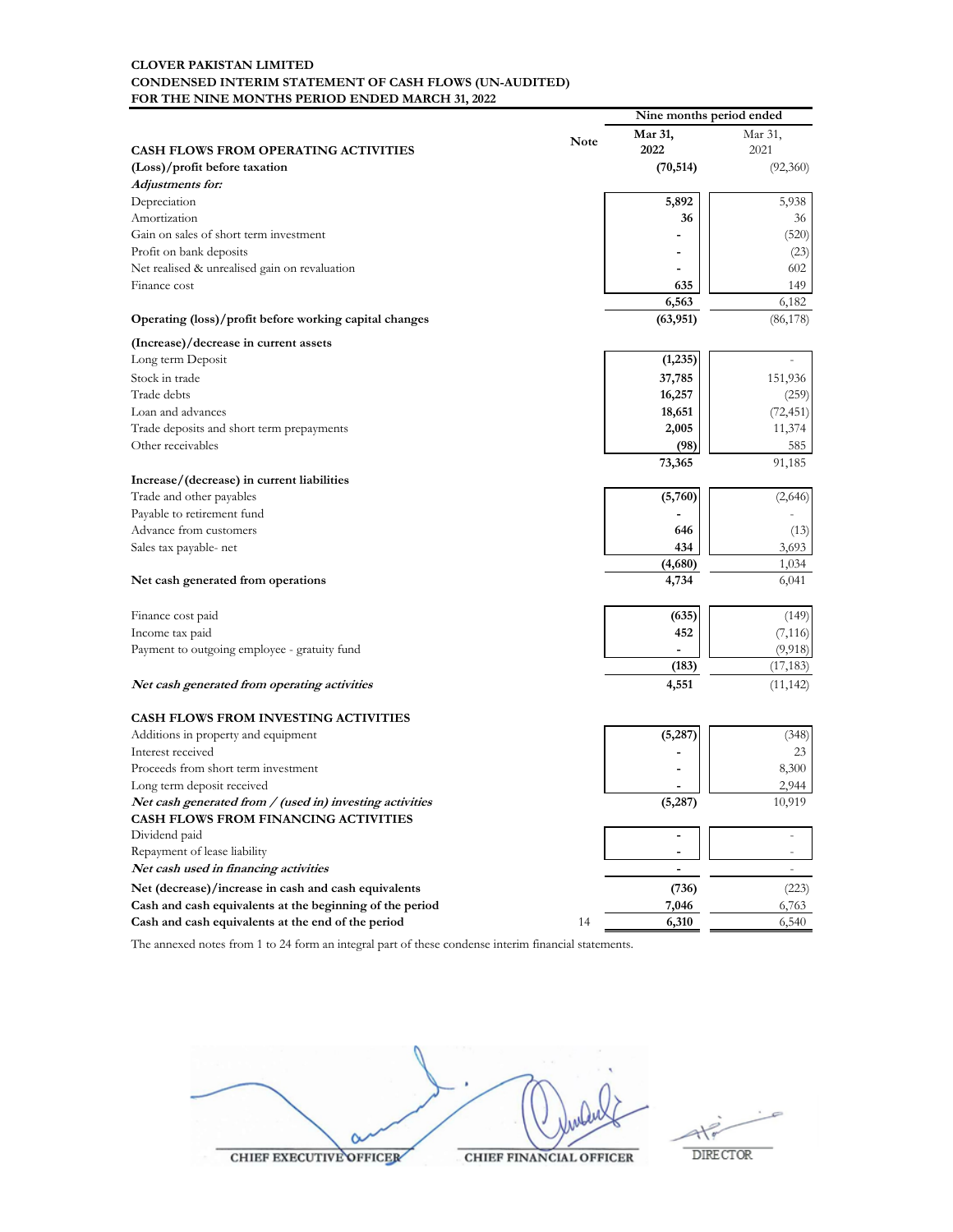### **CLOVER PAKISTAN LIMITED FOR THE NINE MONTHS PERIOD ENDED MARCH 31, 2022 CONDENSED INTERIM STATEMENT OF CHANGES IN EQUITY (UN-AUDITED)**

|                                                                                       |                          | Reserves               |                 |                                            |                       |                                  |
|---------------------------------------------------------------------------------------|--------------------------|------------------------|-----------------|--------------------------------------------|-----------------------|----------------------------------|
|                                                                                       |                          | <b>Capital Reserve</b> | Revenue reserve |                                            |                       |                                  |
|                                                                                       | Share capital            | Share premium          | General reserve | Unappropriated<br>$profit/$ (loss)         | <b>Total reserves</b> | Total<br>shareholders'<br>equity |
|                                                                                       |                          |                        |                 | Rupees in '000 --------------------------- |                       |                                  |
| Balance as at July 01, 2020                                                           | 311,431                  | 388,169                | 64,600          | 107,948                                    | 560,717               | 872,148                          |
| Loss for the nine months period ended<br>March 31, 2021<br>Other comprehensive income |                          |                        |                 | (97, 593)                                  | (97, 593)             | (97, 593)                        |
| Total comprehensive loss for the period                                               |                          |                        |                 | (97, 593)                                  | (97, 593)             | (97, 593)                        |
| Balance as at March 31, 2021                                                          | 311,431                  | 388,169                | 64,600          | 10,355                                     | 463,124               | 774,555                          |
| Balance as at July 01, 2021                                                           | 311,431                  | 388,169                | 64,600          | (497, 051)                                 | (44, 282)             | 267,149                          |
| Loss for the nine months period ended<br>March 31, 2022<br>Other comprehensive income |                          |                        |                 | (71, 733)                                  | (71, 733)             | (71, 733)                        |
| Total comprehensive loss for the period                                               | $\overline{\phantom{a}}$ | $\blacksquare$         |                 | (71, 733)                                  | (71, 733)             | (71, 733)                        |
|                                                                                       |                          |                        |                 |                                            |                       |                                  |
| Balance as at March 31, 2022                                                          | 311,431                  | 388,169                | 64,600          | (568, 784)                                 | (116, 015)            | 195,416                          |

| <b>CHIEF EXECUTIVE OFFICER</b> | <b>CHIEF FINANCIAL OFFICER</b> |
|--------------------------------|--------------------------------|

 $\overline{\phantom{a}}$  $\begin{picture}(120,115) \put(0,0){\line(1,0){15}} \put(15,0){\line(1,0){15}} \put(15,0){\line(1,0){15}} \put(15,0){\line(1,0){15}} \put(15,0){\line(1,0){15}} \put(15,0){\line(1,0){15}} \put(15,0){\line(1,0){15}} \put(15,0){\line(1,0){15}} \put(15,0){\line(1,0){15}} \put(15,0){\line(1,0){15}} \put(15,0){\line(1,0){15}} \put(15,0){\line$ 

**CUTIVE OFFICER** 

 $\begin{tabular}{c} DIRECTOR \\ \end{tabular}$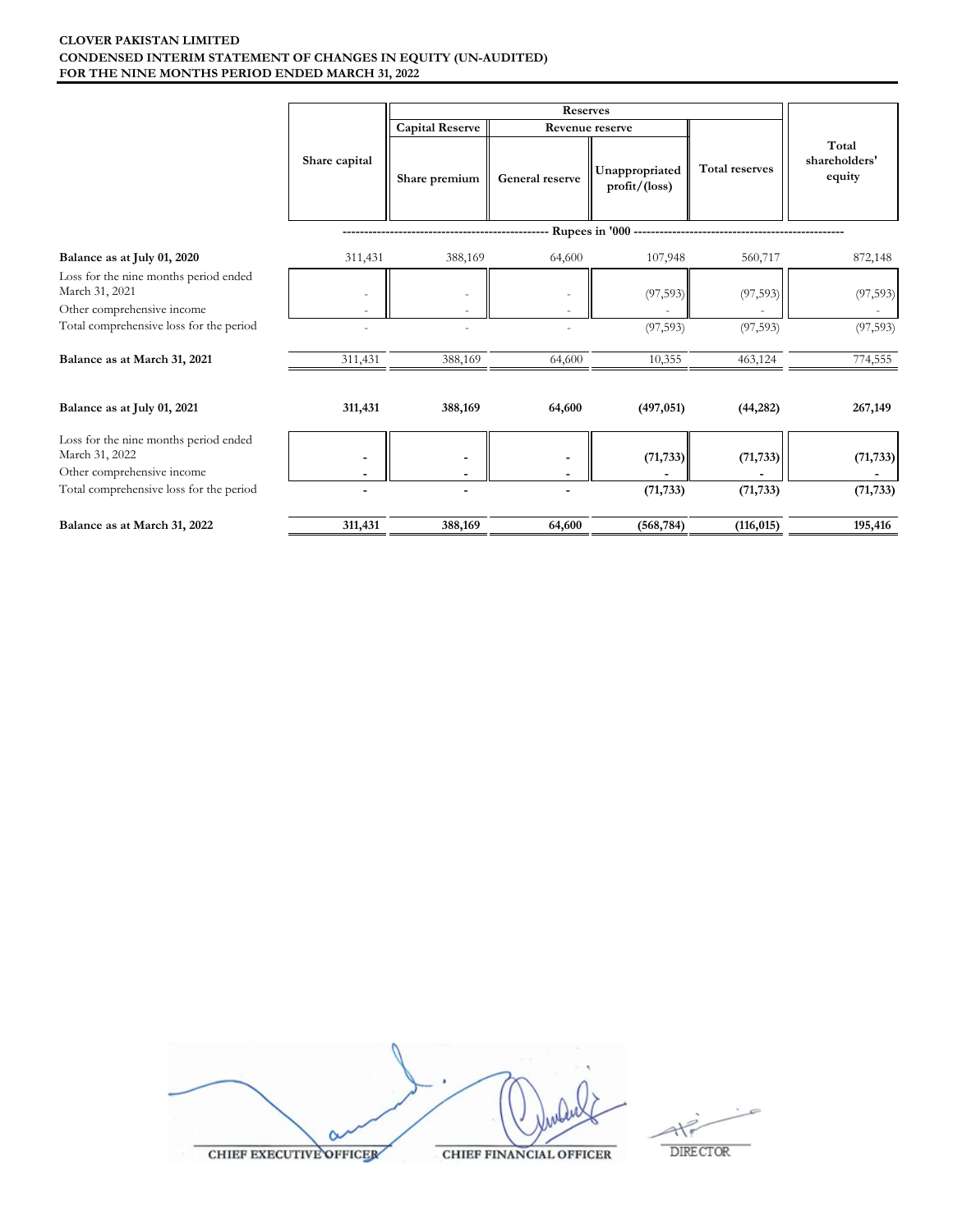#### **1 LEGAL STATUS AND OPERATIONS**

Clover Pakistan Limited (the Company) was incorporated in Pakistan on September 30, 1986 as a public limited company under the repealed Companies Ordinance, 1984 (Now: Companies Act, 2017). The shares of the Company are quoted on Pakistan Stock Exchange Limited. The Company is a subsidiary of Fossil Energy (Private) Limited (the 'Holding Company') which holds 58% (2020: 71%) shares of the Company. The registered office and geographical location of business units of the Company are as follows:

1) Banglow No.23-B, Lalazar, Off M.T. Khan Road, Karachi. (Head Office).

2) 5th Floor, LSE Building 19-Khayaban-e-Aiwan-e-Iqbal, Lahore (Administrative office).

3) Ground floor - Qamar plaza, IJP road. Rawalpindi (Administrative office).

4) New Church Building, Tilak Incline, Jacob Road, Hyderabad Sindh, 71000 (Administrative Office).

5) Plot No B-10 zeeshan housing scheme qasimabad, Hyderabad (Warehouse).

6) Plot no 25/A-1 Nadirabad phaatak main industrial state road Multan (Warehouse).

7) House no AK-487, Sector 6-B B-186 Mehran town korangi Karachi (Warehouse).

The principal business of the Company includes sale of food products, consumer durables, chemicals and lubricants and also import & trade of gantry equipment's air/oil filter and other car care products. The Company is also involved in marketing & distribution and after sales support of office automation products, fuel dispensers, vending machines and digital screens.

#### **2 SIGNIFICANT EVENTS AND TRANSACTIONS**

There is no significant transactions occurred duirng the period.

#### **3 BASIS OF PREPARATION**

#### **3.1 Statement of Compliance**

These condensed interim financial statements of the Company have been prepared in accordance with the accounting and reporting standards as applicable in Pakistan for interim financial reporting. The accounting and reporting standards as applicable in Pakistan for interim financial reporting comprise of:

- International Accounting Standard (lAS) 34, Interim Financial Reporting, issued by the International Accounting Standards Board (IASB) as notified under the Companies Act, 2017;

- Islamic Financial Accounting Standards (IFAS) issued by the Institute of Chartered Accountants of Pakistan as are notified under the Companies Act, 2017; and

- Provisions of and directives issued under the Companies Act, 2017.

Wherever, the requirements of the Companies Act 2017 or directives issued by SECP differ with the requirements of IAS 34, the requirements of Companies Act 2017 or directives issued by SECP then Companies Act 2017 or directives issued by SECP shall prevail.

These condensed interim financial statements do not include all the information and disclosures required in the annual audited financial statements, and should be read in conjunction with Company's annual audited financial statements for the year ended June 30, 2021.

#### **3.2 Functional and Presentation Currency**

These condensed interim financial statements is presented in Pakistani Rupees which is also Company's functional currency. The figures have been rounded off to the nearest thousand.

#### **4 Standards, Amendments and Interpretations to Approved Accounting Standards**

#### **4.1 Standards, amendments and interpretations to the published standards that are relevant to the Company and adopted in the current year**

The Company has adopted the following new standards, amendments to published standards and interpretations of IFRSs which became effective during the current period.

**Standard or Interpretation (Annual periods beginning on or after) Effective Date**

IBOR Reform and its Effects on Financial Reporting - Phase 2 January 1, 2021

Adoption of the above standards have no significant effect on the amounts for the year ended September 30, 2021 except for those mentioned in change in accounting policy note.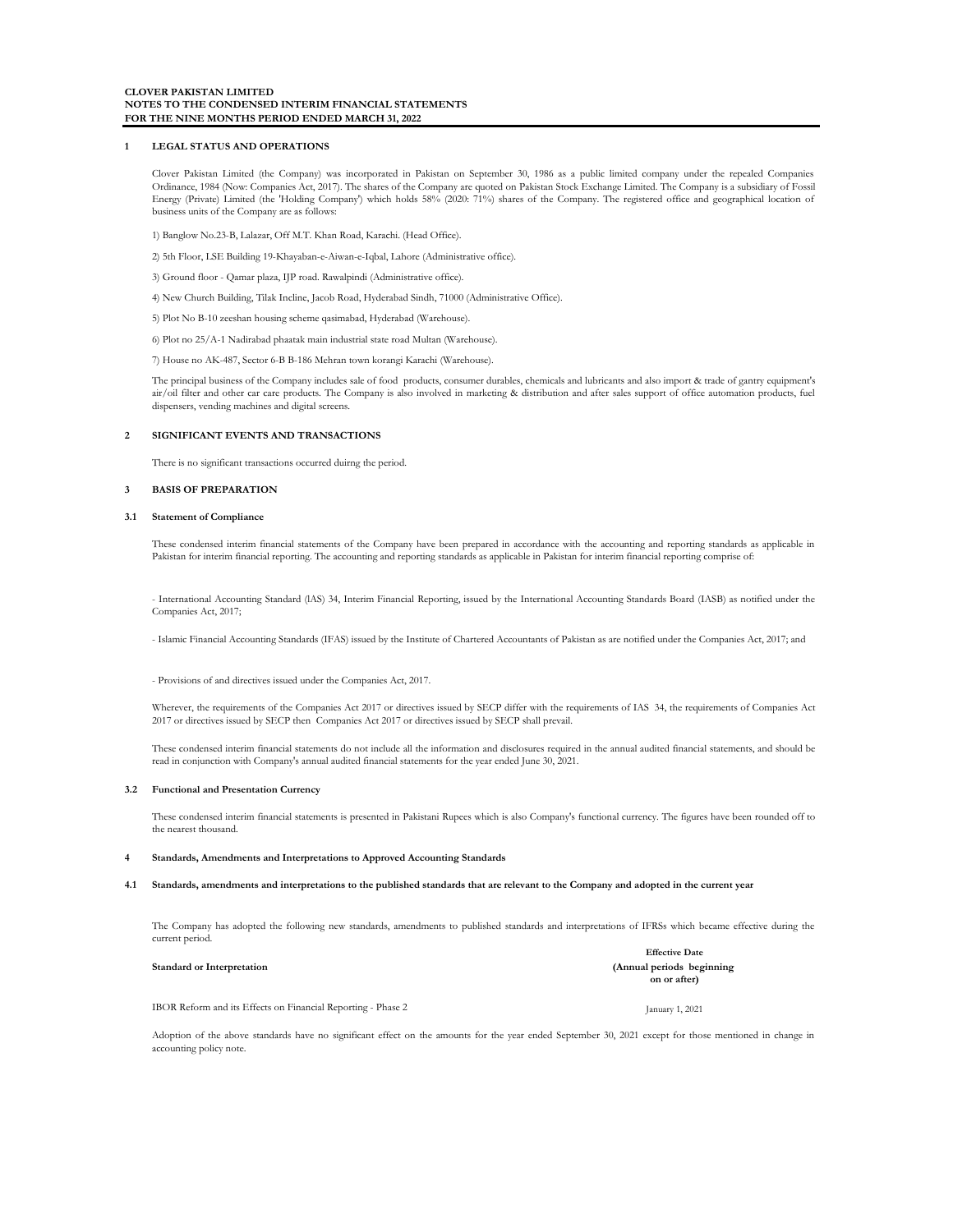**4.1.1 Standards, amendments and interpretations to the published standards that are relevant but not yet effective and not early adopted by the Company**

The following new standards, amendments to published standards and interpretations would be effective from the dates mentioned below against the respective standard or interpretation.

| <b>Standard or Interpretation</b>                                                                            | <b>Effective Date</b><br>(Annual periods beginning<br>on or after) |
|--------------------------------------------------------------------------------------------------------------|--------------------------------------------------------------------|
| IFRS 9 - Fees in the '10 per cent' Test for Derecognition of Financial<br>Liabilities (Amendments to IFRS 9) | January 1, 2022                                                    |
| Onerous Contracts - Cost of Fulfilling a Contract (Amendments to IAS 37)                                     | January 1, 2022                                                    |
| IAS 16 - Proceeds before Intended Use (Amendments to IAS 16)                                                 | January 1, 2022                                                    |
| IAS 41 - Taxation in Fair Value Measurements (Amendment to IAS 41)                                           | January 1, 2022                                                    |
| Updating a Reference to the Conceptual Framework (Amendments to IFRS<br>3)                                   | January 1, 2022                                                    |
| Subsidiary as a First-time Adopter (Amendment to IFRS 1)                                                     | January 1, 2022                                                    |
| Classification of Liabilities as Current or Non-current (Amendments to IAS                                   | January 1, 2023                                                    |
| Deferred Tax related to Assets and Liabilities arising from a Single<br>Transaction (Amendments to IAS 12)   | January 1, 2023                                                    |
| Definition of Accounting Estimates (Amendments to IAS 8)                                                     | January 1, 2023                                                    |
| Disclosure Initiative - Accounting Policies                                                                  | January 1, 2023                                                    |

The Company is in the process of assessing the impact of these Standards, amendments and interpretations to the published standards on the financial statements of the Company.

#### 4.1.2 Standards, amendments and interpretations to the published standards that are not yet notified by the Securities and Exchange Commission of **Pakistan (SECP)**

Following new standards have been issued by the International Accounting Standards Board (IASB) which are yet to be notified by the SECP for the purpose of applicability in Pakistan.

| <b>Standard or Interpretation</b>                                           | <b>Effective Date</b><br>(Annual periods beginning)<br>on or after) |
|-----------------------------------------------------------------------------|---------------------------------------------------------------------|
| IFRS 17 'Insurance Contracts' (amendments to IFRS 17)                       | January 1, 2023                                                     |
| IFRS 1 'First-time Adoption of International Financial Reporting Standards' | July 1, 2009                                                        |

### **5 USE OF JUDGEMENTS AND ESTIMATES AND FINANCIAL RISK MANAGEMENT**

The estimates / judgments and associated assumptions used in the preparation of these condensed interim financial statements are consistent with those applied in the preparation of the financial statements of the Company for the year ended June 30, 2021.

The Company's financial risk management objectives and policies are consistent with those disclosed in the financial statements as at and for the year ended June 30, 2021.

### **6 SIGNIFICANT ACCOUNTING INFORMATION AND POLICIES**

The accounting policies adopted in the preparation of these condensed interim financial statements are same as those applied in the preparation of financial statements for the year ended June 30, 2021.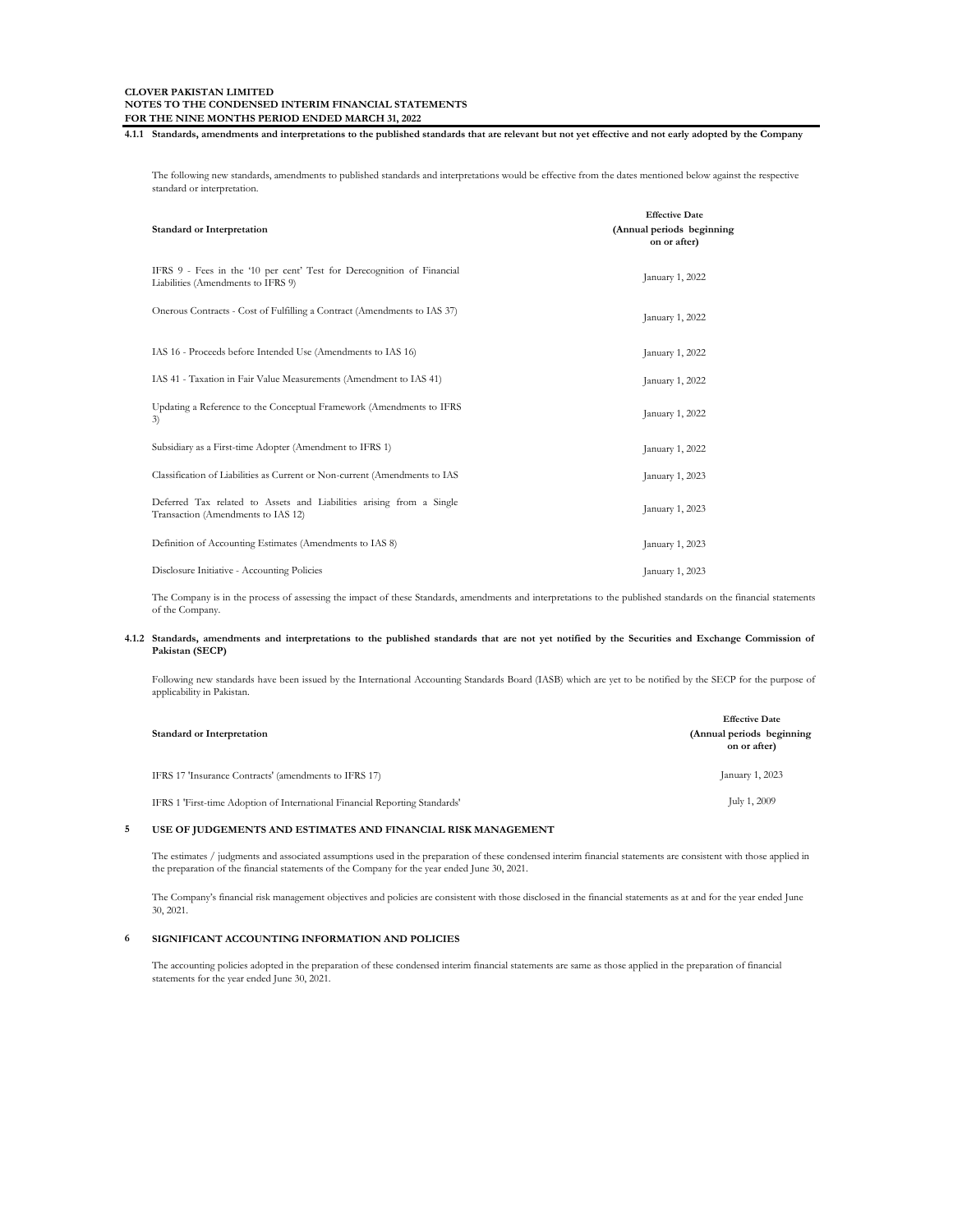|     |                                                                                           | <b>Notes</b> | (Un-Audited)<br>Mar 31,<br>2022  | (Audited)<br>June 30,<br>2021 |
|-----|-------------------------------------------------------------------------------------------|--------------|----------------------------------|-------------------------------|
|     |                                                                                           |              | ---------Rupees in '000--------- |                               |
| 7   | PROPERTY AND EQUIPMENT                                                                    |              |                                  |                               |
|     | Operating assets                                                                          | 7.1          | 16,278                           | 16,883                        |
| 7.1 | The movement to preperty and equipment during the nine months period ended are as follow: |              |                                  |                               |
|     | Cost                                                                                      |              | 55,629                           | 52,820                        |
|     | Additions                                                                                 |              | 5,287                            | 5,240                         |
|     | Disposal - WDV                                                                            |              |                                  | (2, 431)                      |
|     | Accmulated depreciation                                                                   |              | (44, 638)                        | (38, 746)                     |
|     | Written down value                                                                        |              | 16,278                           | 16,883                        |
| 7.2 | Depriciation charge for the period                                                        |              | 5,892                            | 8,065                         |
| 8   | <b>INTANGIBLE ASSETS</b>                                                                  |              |                                  |                               |
|     | Goodwill                                                                                  | 8.1          |                                  |                               |
|     | Software                                                                                  |              | 188                              | 224                           |
|     |                                                                                           |              | 188                              | 224                           |

**8.1** During last year ended June 30, 2021 , the Company's assessment, estimates and judgements regarding the recoverable amount based on financial business plan and future prospects of the business had changed. Hence, the management had fully impaired the goodwill on prudent basis.

### **9 DEFERRED TAX ASSET- NET 4,349** 4,349

**10,072** 28,7

Deferred tax asset has been recognized based on the projections prepared by the management indicating reasonable probabilities that taxable profits will be available in the foreseeable future against which deferred tax asset will be utilized on the basis of projections prepared by the management. The amount of deferred tax asset has been restricted to Rs. 4.35 million (2021: Rs. 4.35 million) on prudent basis.

|    |                                                      | (Un-Audited)<br>Mar 31,<br>2022  | (Audited)<br>June 30,<br>2021 |
|----|------------------------------------------------------|----------------------------------|-------------------------------|
| 10 | <b>TRADE DEBTS</b> - Unsecured                       | ---------Rupees in '000--------- |                               |
|    | Considered good                                      |                                  |                               |
|    | -Trade debts                                         | 32,006                           | 48,263                        |
|    | Trade debts - gross                                  | 32,006                           | 48,263                        |
|    | Allowance for expected credit loss - opening balance | (4,991)                          | (975)                         |
|    | Charge for the period / year                         |                                  | (4,016)                       |
|    | Allowance for expected credit loss - closing balance | (4,991)                          | (4,991)                       |
|    | Trade debts - net                                    | 27,015                           | 43,272                        |
| 11 | <b>LOANS AND ADVANCES</b>                            |                                  |                               |
|    | Advances -unsecured<br>-employees                    | 3,102                            | 2,992                         |

-suppliers **6,970** 25,731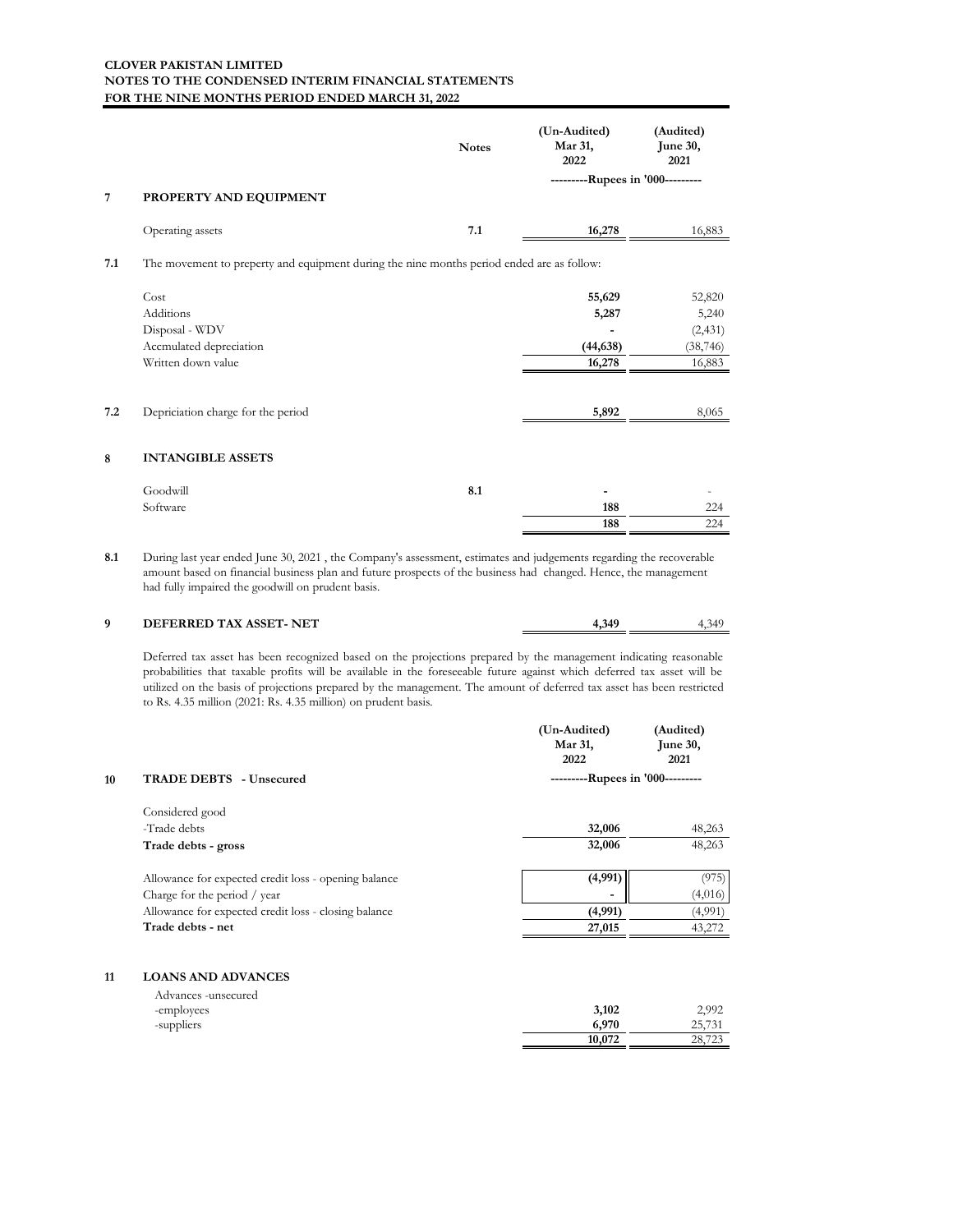|    |                                           |      | (Un-Audited)<br>Mar 31,<br>2022  | (Audited)<br><b>June 30,</b><br>2021 |
|----|-------------------------------------------|------|----------------------------------|--------------------------------------|
| 12 | TRADE DEPOSITS AND SHORT TERM PREPAYMENTS |      | ---------Rupees in '000--------- |                                      |
|    |                                           |      |                                  |                                      |
|    | Trade deposits                            |      | 1,709                            | 1,845                                |
|    | Short term prepayments                    |      | 6                                | 1,875                                |
|    |                                           |      | 1,715                            | 3,720                                |
| 13 | <b>OTHER RECEIVABLES</b>                  |      |                                  |                                      |
|    | Considered good                           |      |                                  |                                      |
|    | Duty refundable due from Government       | 13.1 | 21,096                           | 20,998                               |
|    | Others                                    |      | 336                              | 336                                  |
|    |                                           |      | 21,432                           | 21,334                               |

**13.1** In the year 2009, the Federal Government issued SRO 787(1)/2008 dated July 26, 2008 under Section 19 of Customs Act, 1969 (the Act) whereby, the customs duty on import of crystalline sugar was brought down to zero, as against 25% given in First Schedule to the Act. The Company had imported crystalline sugar from July 26, 2008 to October 15, 2008 and paid custom duty of Rs.17.012 million and Rs.3.986 million without availing the benefit of subject SRO. Thereafter, the refund claims were filed by the Company with the custom Authorities and recognised the same in books of account during the year ended June 30, 2009. The refund claims were rejected by the Additional Collectorate on the ground that the incidence of duty and taxes has been passed on to the end consumers by incorporating it in the cost of the product.

Being aggrieved with decision of Additional Collectorate, the Company had filed appeals before the Collector of Customs as well as before the Appellate Tribunal in the year ended June 30, 2010 and 2011 respectively, which were also rejected on the same grounds. The Company later filed references in the Honorable High Court of Sindh (SHC) against the judgments of the Appellate Tribunal. Regarding the reference of Rs.17.012 million, the SHC vide its order dated May 28, 2015 had allowed the reference application and remanded the case to the Customs Appellate Tribunal for decision afresh on the basis of the evidence produced before the Tribunal to establish that the burden of tax under Section 19-A of the Act has not been passed on to the end consumer. The Customs Appellate Tribunal vide its order dated June 17, 2016 has decided the case in favour of the Company and has directed the tax department to refund the claim to the Company. The custom authorities have subsequently filed an appeal in the SHC which is pending.

On the other hand, the Divisional Bench of the SHC dismissed the reference for Rs.3.986 million in 2012. The Company filed appeal against the decision of the SHC before the Honorable Supreme Court of Pakistan (SCP) on the grounds that none of the forums above, including the SHC, had examined the evidence produced to establish that the burden of duty and taxes has not been passed on to the end consumer. The SCP in order to examine this question granted leave in the petition.

The management based on the view of its legal counsel is confident that the issue raised by the Customs Authorities is without any basis and the ultimate decision of refund will be in favor of the Company. Accordingly, the Company has maintained the already recognised refund claims of Rs. 20.998 million and is of the view that no provision for impairment loss is required to be made in these condensed interim financial statements.

|    |                                         | (Un-Audited)<br>Mar 31,<br>2022  | (Audited)<br><b>June 30,</b><br>2021 |
|----|-----------------------------------------|----------------------------------|--------------------------------------|
| 14 | <b>CASH AND BANK BALANCES</b>           | ---------Rupees in '000--------- |                                      |
|    | Cash in hand<br>Cash at banks:          | 906                              | 83                                   |
|    | - current accounts<br>- saving accounts | 4,604<br>800                     | 6,154<br>809                         |
|    |                                         | 5,404<br>6,310                   | 6,963<br>7,046                       |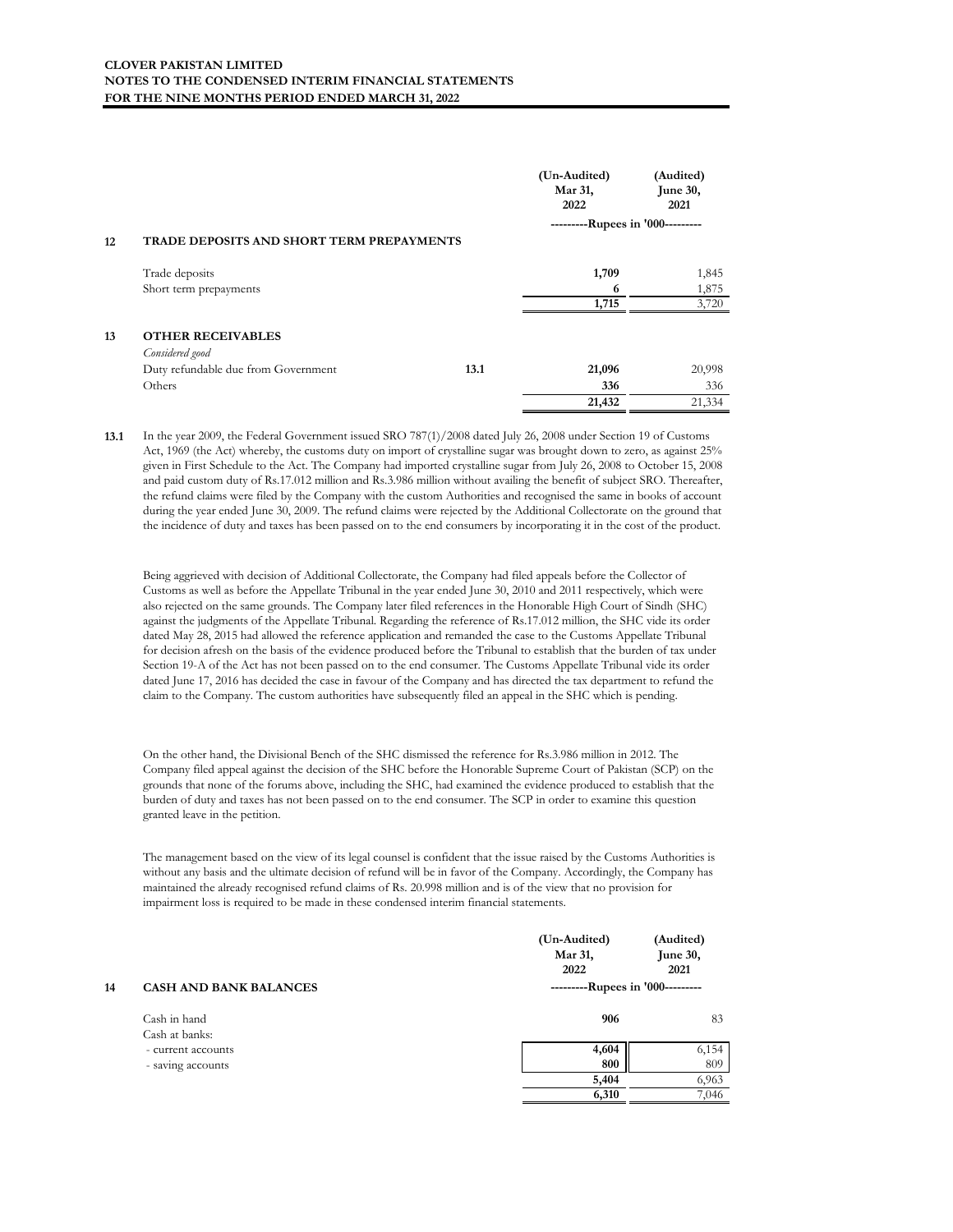|    |                                              | (Un-Audited)                     | (Audited)   |
|----|----------------------------------------------|----------------------------------|-------------|
|    |                                              | Mar 31,                          | June $30$ , |
|    |                                              | 2022                             | 2021        |
|    |                                              | ---------Rupees in '000--------- |             |
| 15 | ISSUED, SUBSCRIBED AND PAID-UP SHARE CAPITAL |                                  |             |
|    | Ordinary shares of Rs.10 each                |                                  |             |
|    | -fully paid in cash                          | 39,000                           | 39,000      |
|    | -issued as bonus shares                      | 117,635                          | 117,635     |
|    | -issued in lieu of amalgamation              | 154,796                          | 154,796     |
|    |                                              | 311,431                          | 311,431     |
|    |                                              | Number of shares                 |             |
|    | Ordinary shares of Rs.10 each                |                                  |             |
|    | -fully paid in cash                          | 3,900,000                        | 3,900,000   |
|    | -issued as bonus shares                      | 11,763,492                       | 11,763,492  |
|    | -issued in lieu of amalgamation              | 15,479,567                       | 15,479,567  |
|    |                                              | 31,143,059                       | 31,143,059  |
|    |                                              |                                  |             |

**15.1** Fossil Energy (Private) Limited (a related party) holds 18,205,121 shares (June 2021: 18,205,121 shares) shares of the Company.

|    |                                 | (Un-Audited)<br>Mar 31,<br>2022  | (Audited)<br>June $30$ ,<br>2021 |  |
|----|---------------------------------|----------------------------------|----------------------------------|--|
| 16 | <b>TRADE AND OTHER PAYABLES</b> | ---------Rupees in '000--------- |                                  |  |
|    | Trade creditors                 | 9,770                            | 19,880                           |  |
|    | Accrued liabilities             | 4,255                            | 4,778                            |  |
|    | Payable to provident fund       | 10,271                           | 6,941                            |  |
|    | Other liabilities               | 4,432                            | 2,889                            |  |
|    |                                 | 28,728                           | 34,488                           |  |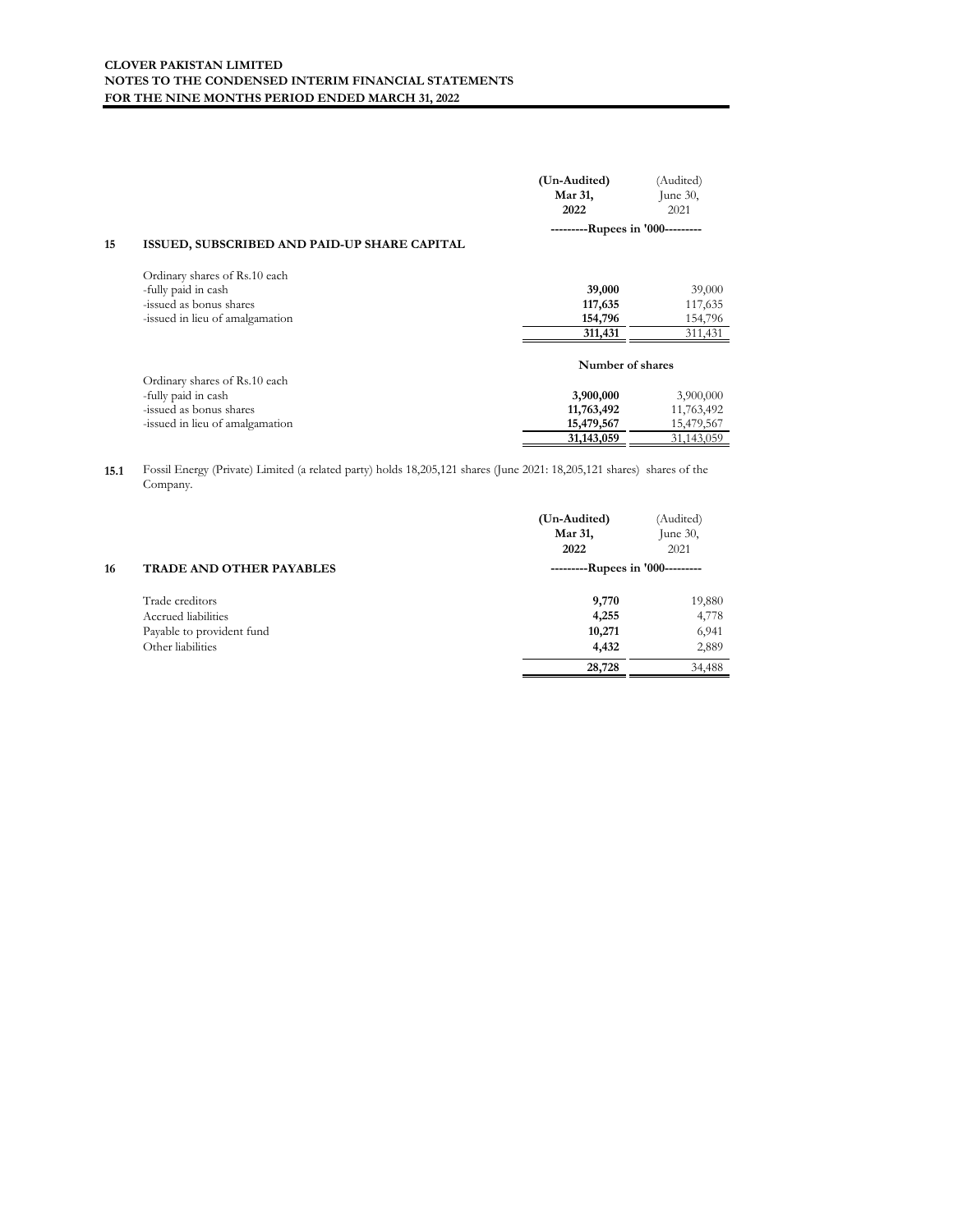# **17 CONTINGENCIES AND COMMITMENTS**

### **17.1 Contingencies**

The current status of the contingencies is same as disclosed in the annual audited financial statements of the Company for the year ended June 30, 2021.

|      |                                                                           | (Un-Audited)<br>Mar 31,<br>2022 | (Audited)<br>June 30,<br>2021   |  |
|------|---------------------------------------------------------------------------|---------------------------------|---------------------------------|--|
| 17.2 | Commitments                                                               |                                 | --------Rupees in '000------    |  |
|      | Ijarah financing                                                          | 3,452                           | 5,046                           |  |
|      |                                                                           |                                 | Nine months period ended        |  |
|      |                                                                           | (Un-Audited)<br>Mar 31,<br>2022 | (Un-Audited)<br>Mar 31,<br>2021 |  |
| 18   | <b>REVENUE - NET</b>                                                      | --------Rupees in '000------    |                                 |  |
|      | Revenue from                                                              |                                 |                                 |  |
|      | - Sale of goods                                                           | 90,189                          | 421,204                         |  |
|      | - Services<br>Revenue - gross                                             | 1,588<br>91,777                 | 1,277<br>422,481                |  |
|      | Less                                                                      |                                 |                                 |  |
|      | - Sales tax                                                               | (9,200)                         | (64,263)                        |  |
|      | - Cartage                                                                 | (1, 284)<br>(10, 484)           | (9, 332)<br>(73, 595)           |  |
|      |                                                                           | 81,293                          | 348,886                         |  |
| 19   | <b>COST OF SALES</b>                                                      |                                 |                                 |  |
|      | Cost of goods sold                                                        | 65,220                          | 319,350                         |  |
|      | Cost of services                                                          | 626                             | 7,264                           |  |
|      |                                                                           | 65,846                          | 326,614                         |  |
| 20   | <b>EARNING PER SHARES - basic and diluted</b><br>Basic earnings per share |                                 |                                 |  |
|      | (Loss)/profit for the period                                              | (71, 733)                       | (97, 593)                       |  |
|      | Number of shares                                                          |                                 |                                 |  |
|      | Weighted average number of ordinary shares in<br>thousand                 | 31,143                          | 31,143                          |  |
|      |                                                                           |                                 | ----------Rupees----------      |  |
|      | Basic (loss)/earnings per share                                           | (2.30)                          | (3.13)                          |  |
|      | <b>FILTER</b><br>$\sim$ $\sim$                                            |                                 |                                 |  |

**20.1** There is no dilutive effect on the basic (loss)/earnings per share of the Company

# **21 TRANSACTION WITH RELATED PARTIES**

The related parties include group companies, staff retirement funds, companies with common directorship and key management personnel. Details of transactions and balances with related parties during the period, other than those which have been specifically disclosed elsewhere in these condensed interim financial statements, are as follows: